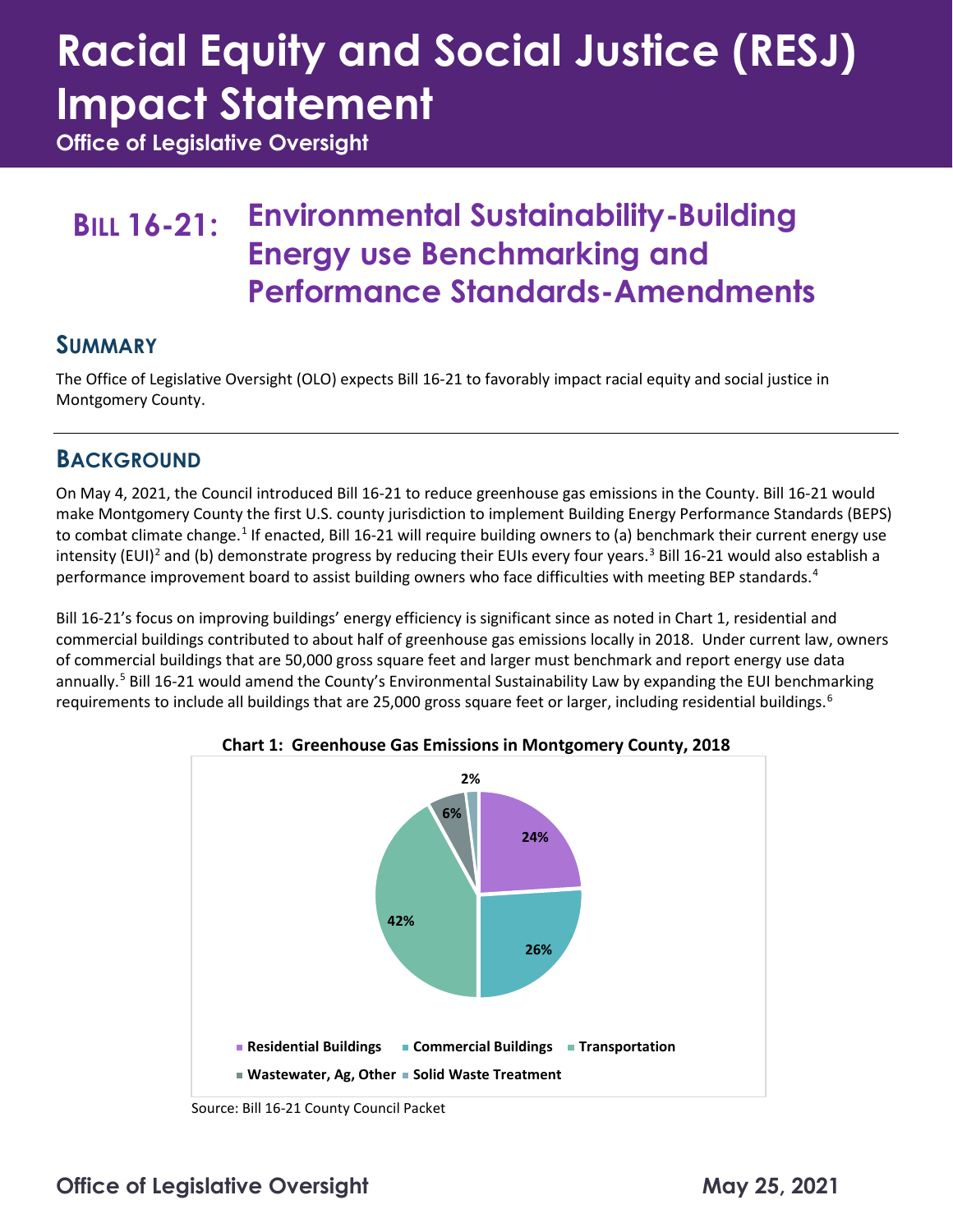### **RESJ Impact Statement Bill 16-21**

Of note, Bill 16-21 aligns the County's Climate Action Plan to decrease greenhouse emissions in the County to 80% by 202[7](#page-3-6) and 100% by 2035.<sup>7</sup> Towards this end, Bill 16-21 would make the following modifications to County law:

- Expand the number of buildings covered by benchmarking requirements;
- Amend certain definitions;
- Establish energy performance standards for covered buildings with certain gross floor area;
- Create a Building Performance Improvement Board; and
- Generally revise County law regarding environmental sustainability.[8](#page-3-7)

### **CLIMATE CHANGE, RACIAL EQUITY, AND SOCIAL JUSTICE**

According to the Environmental Protection Agency (EPA), greenhouse gas emissions is the most significant driver of climate change.<sup>[9](#page-3-8)</sup> According to the U.S. Global Change Research Program, climate change is causing and expected to cause a range of health impacts that vary by group.<sup>[10](#page-3-9)</sup> They note that the vulnerability of any group is a function of their sensitivity to climate change related health risks, exposure to climate change, and their capacity to cope with climate change.[11](#page-3-10) The most vulnerable groups of people to climate change include some communities of color, immigrant groups, indigenous people and low-income residents as well as persons with preexisting and chronic medical conditions.

The U.S. Global Change Research Program further notes that population groups most at risk of experiencing diminished health outcomes due to climate change are often most vulnerable to the health impacts of climate change.<sup>[12](#page-3-11)</sup> They are at higher risk of exposure due to their higher likelihood of living in risk-prone areas, areas with poorly maintained infrastructure or areas with an increased burden of air pollution.<sup>13</sup> These population groups also experience greater incidence of chronic medical conditions such as cardiovascular and kidney disease, asthma, and COPD.<sup>[14](#page-3-13)</sup>

Socio-economic and educational factors, limited transportation and access to health care and education "collectively impede their ability to prepare for, respond to, and cope with climate-related health risks."[15](#page-3-14) Further, for undocumented immigrants, high poverty rates, language and cultural barriers, and limited access to and use of health care and other social services make these groups hesitant to seek out help to mitigate climate-related health risks because doing so may compromise their immigration status.[16](#page-3-15)

### **ANALYSIS OF DEMOGRAPHIC DATA**

According to American Community Survey data compiled by Montgomery Planning, Latinx, Black, Asian, and Other Race persons accounted for 55.5 percent of the County's population in 2016 compared to Non-Hispanic White residents who accounted for 44.5 percent of all residents.<sup>[17](#page-3-16)</sup> Thus, a majority of the County's residents are at heightened risk for the negative health impacts of greenhouse gas emissions on climate change.

Further, the share of Montgomery County residents with heightened vulnerabilities to climate-related health risks will continue to grow. Montgomery Planning projects that People of Color will comprise 63 percent of the County's population in 2025 and will comprise 73 percent of the County's population by 2045.[18](#page-3-17)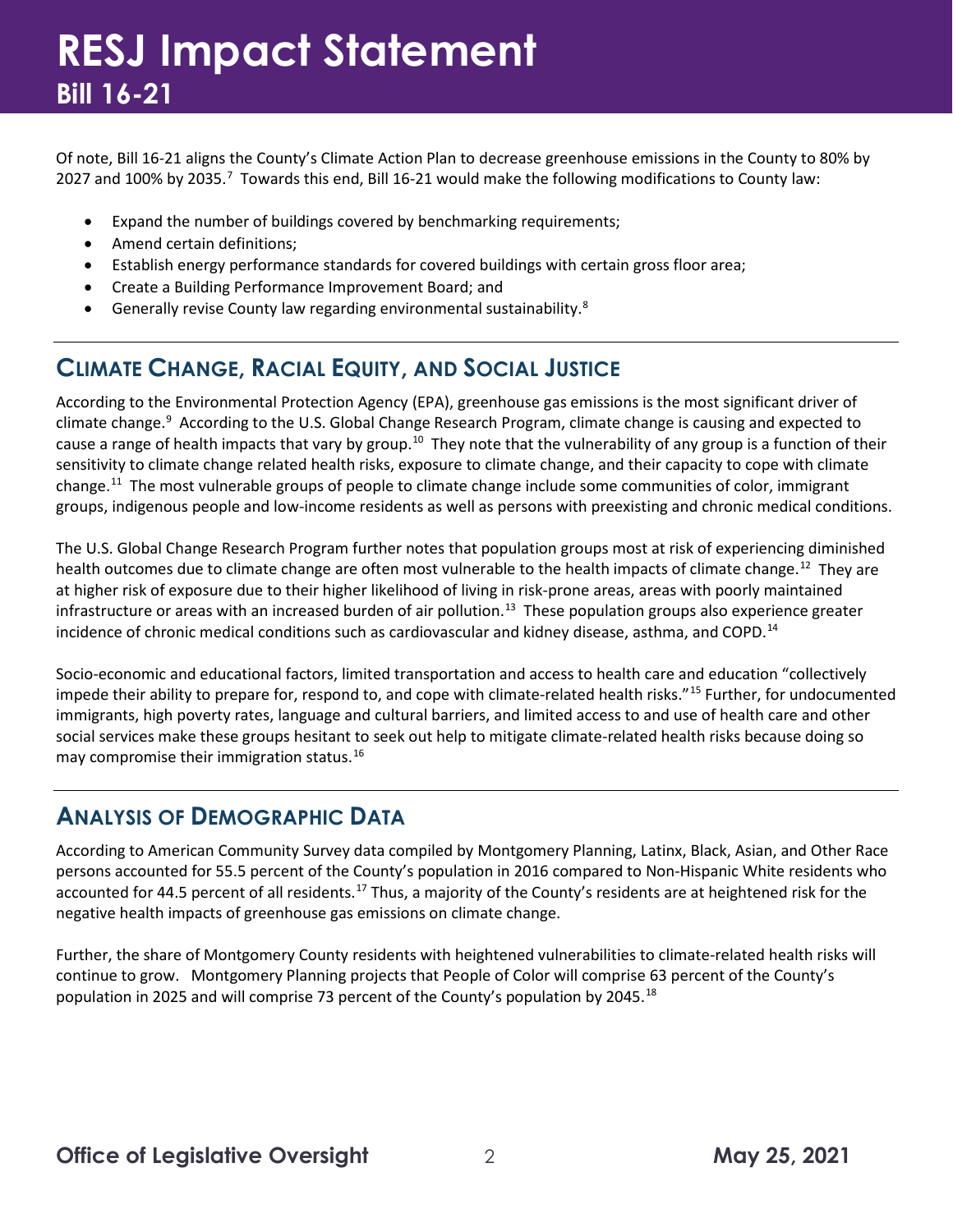## **RESJ Impact Statement Bill 16-21**

### **ANTICIPATED RESJ IMPACTS**

While reducing greenhouse gas emissions would benefit all residents, OLO anticipates that Bill 16-21 will especially benefit communities of color and low-income residents because they are disproportionately vulnerable to the negative health effects of climate change. As such, OLO finds that Bill 16-21 will favorably impact racial equity and social justice in Montgomery County if it reduces greenhouse gas emissions among commercial and residential buildings as intended.

### **METHODOLOGIES, ASSUMPTIONS, AND UNCERTAINTIES**

This RESJ impact statement and OLO's analysis rely on several information sources to understand the anticipated impact of Bill 16-21 on racial equity and social justice locally. These include:

- Our Communities, Our Power: Advancing Resistance and Resilience in Climate Change Adaptation, Action Toolkit, National Association for the Advancement of Colored People
- Healthy Montgomery Core Measures Data Summary
- Montgomery County Trends: A Look at People, Housing and Jobs Since 1990, Montgomery Planning
- Bill 16-21 County Council Packet
- Montgomery County Climate Action Plan: Building a Healthy, Equitable, Resilient Community, Public Draft

OLO staff also spoke with representatives from the Department of Environmental Protection.<sup>[19](#page-3-18)</sup>

#### **RECOMMENDED AMENDMENTS**

The County's Racial Equity and Social Justice Act requires OLO to consider whether recommended amendments to bills aimed at narrowing racial and social inequities are warranted in developing RESJ impact statements.<sup>[20](#page-3-19)</sup> OLO has determined that the key provisions included in Bill 16-21 adequately address RESJ in the County. Consequently, this RESJ impact statement does not offer recommendations.

### **CAVEATS**

Two caveats to this RESJ impact statement should be noted. First, predicting the impact of legislation on racial equity and social justice is a challenging, analytical endeavor due to data limitations, uncertainty, and other factors. Second, this RESJ impact statement is intended to inform the legislative process rather than determine whether the Council should enact legislation. Thus, any conclusion made in this statement does not represent OLO's endorsement of, or objection to, the bill under consideration.

### **CONTRIBUTIONS**

Dr. Theo Holt, RESJ Performance Management and Data Analyst, and Dr. Elaine Bonner-Tompkins, Senior Legislative Analyst, drafted this RESJ statement.